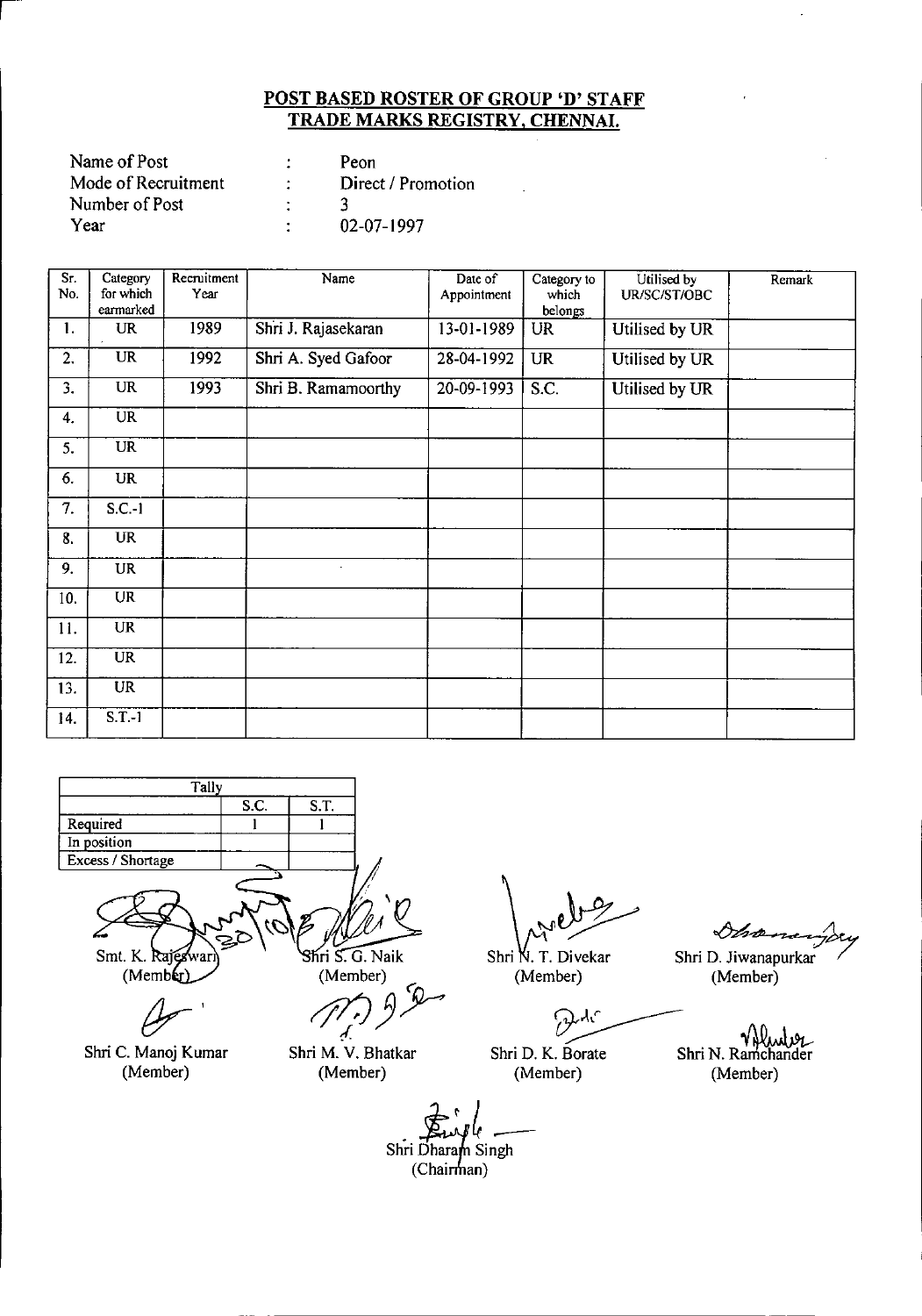| Name of Post        | Peon               |
|---------------------|--------------------|
| Mode of Recruitment | Direct / Promotion |
| Number of Post      |                    |
| Year                | 31-12-1997         |

| Sr. | Category               | Recruitment | Name                | Date of     | Category to      | Utilised by    | Remark |
|-----|------------------------|-------------|---------------------|-------------|------------------|----------------|--------|
| No. | for which<br>earmarked | Year        |                     | Appointment | which<br>belongs | UR/SC/ST/OBC   |        |
| 1.  | <b>UR</b>              | 1989        | Shri J. Rajasekaran | 13-01-1989  | <b>UR</b>        | Utilised by UR |        |
| 2.  | UR                     | 1992        | Shri A. Syed Gafoor | 28-04-1992  | <b>UR</b>        | Utilised by UR |        |
| 3.  | <b>UR</b>              | 1993        | Shri B. Ramamoorthy | 20-09-1993  | S.C.             | Utilised by UR |        |
| 4.  | <b>UR</b>              |             |                     |             |                  |                |        |
| 5.  | <b>UR</b>              |             |                     |             |                  |                |        |
| 6.  | <b>UR</b>              |             |                     |             |                  |                |        |
| 7.  | $S.C.-1$               |             |                     |             |                  |                |        |
| 8.  | <b>UR</b>              |             |                     |             |                  |                |        |
| 9.  | <b>UR</b>              |             |                     |             |                  |                |        |
| 10. | <b>UR</b>              |             |                     |             |                  |                |        |
| 11. | <b>UR</b>              |             |                     |             |                  |                |        |
| 12. | $\overline{\text{UR}}$ |             |                     |             |                  |                |        |
| 13. | <b>UR</b>              |             |                     |             |                  |                |        |
| 14. | $S.T.-1$               |             |                     |             |                  |                |        |



Shri C. Manoj Kumar (Member)

(Member)

*tftj))Y*

Shri M. V. Bhatkar (Member)

 $e^{i\theta}$ 

Shri N. T. Divekar (Member)

Shri D. K. Borate (Member)

Shanson

Shri D. Jiwanapurkar (Member)

Shri N. Ramchandel (Member)

Shri Dha*farr* Singh (Chairman)

,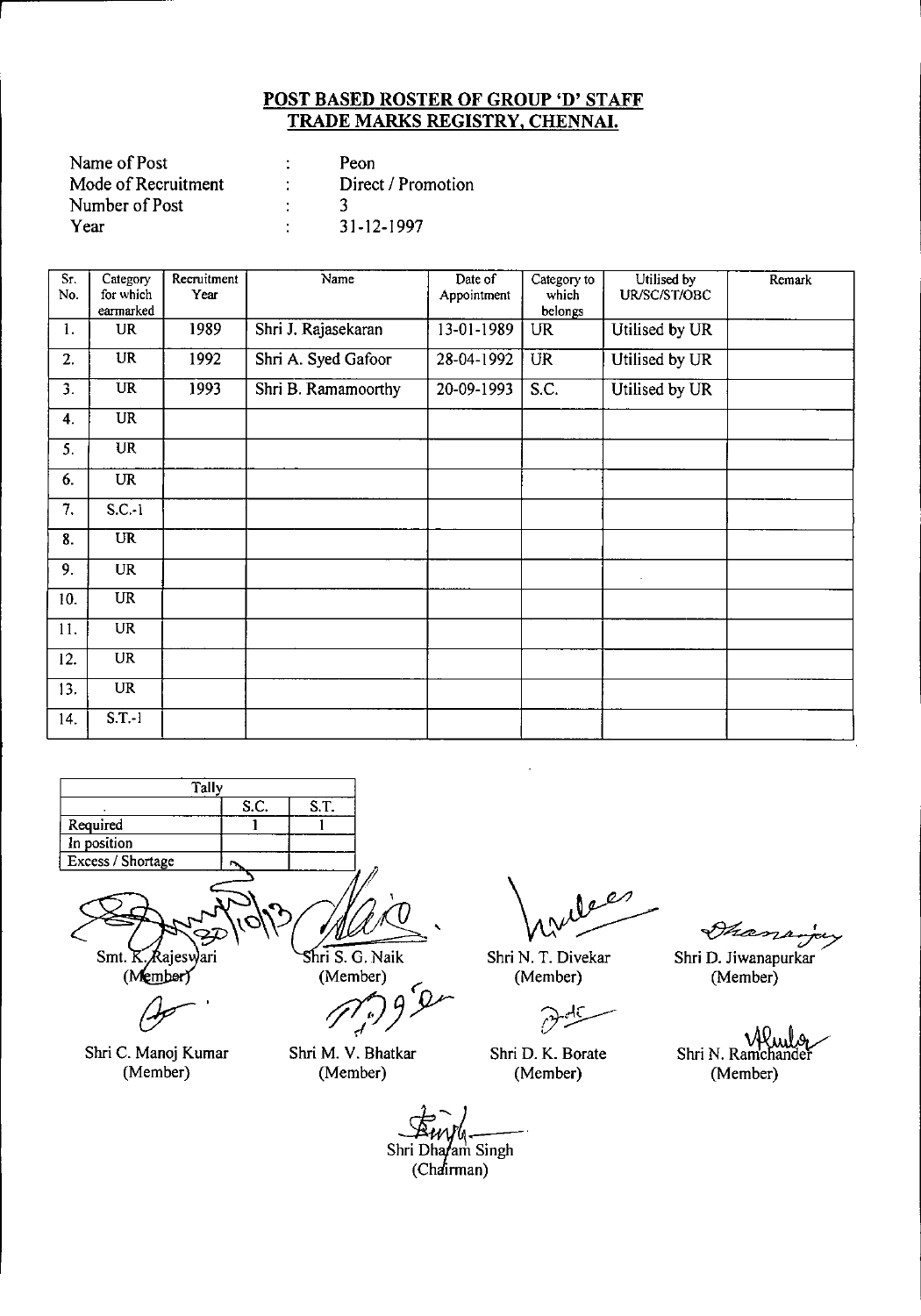| Name of Post        | Peon               |
|---------------------|--------------------|
| Mode of Recruitment | Direct / Promotion |
| Number of Post      |                    |
| Year                | 31-12-1998         |

| $\overline{Sr.}$<br>No. | Category<br>for which<br>earmarked | Recruitment<br>Year | Name                | Date of<br>Appointment | Category to<br>which<br>belongs | Utilised by<br>UR/SC/ST/OBC | Remark       |
|-------------------------|------------------------------------|---------------------|---------------------|------------------------|---------------------------------|-----------------------------|--------------|
| 1.                      | <b>UR</b>                          | 1989                | Shri J. Rajasekaran | 13-01-1989             | <b>UR</b>                       | Utilised by UR              |              |
| 2.                      | <b>UR</b>                          | 1992                | Shri A. Syed Gafoor | 28-04-1992             | <b>UR</b>                       | Utilised by UR              | V-30-11-1998 |
| 3.                      | $\overline{\text{UR}}$             | 1993                | Shri B. Ramamoorthy | 20-09-1993             | S.C.                            | Utilised by UR              | V-30-11-1998 |
| 4.                      | <b>UR</b>                          |                     |                     |                        |                                 |                             |              |
| 5.                      | <b>UR</b>                          |                     |                     |                        |                                 |                             |              |
| 6.                      | <b>UR</b>                          |                     |                     |                        |                                 |                             |              |
| 7.                      | $S.C.-1$                           |                     |                     |                        |                                 |                             |              |
| 8.                      | $\overline{\text{UR}}$             |                     |                     |                        |                                 |                             |              |
| 9.                      | <b>UR</b>                          |                     |                     |                        |                                 |                             |              |
| 10.                     | <b>UR</b>                          |                     |                     |                        |                                 |                             |              |
| 11.                     | <b>UR</b>                          |                     |                     |                        |                                 |                             |              |
| 12.                     | $\overline{\text{UR}}$             |                     |                     |                        |                                 |                             |              |
| 13.                     | <b>UR</b>                          |                     |                     |                        |                                 |                             |              |
| 14.                     | $S.T.-1$                           |                     |                     |                        |                                 |                             |              |



Shri C. Manoj Kumar (Member)

 $\hat{\mathbf{r}}$ 

Shri M. V. Bhatkar (Member)

Shri N. T. Divekar (Member)

ن ار ာ

Shri D. K. Borate (Member)

Francisa Shri D. Jiwanapurkar

(Member)

Shri N. Ramchander (Member)

Shri Dharam Singh (Chairman)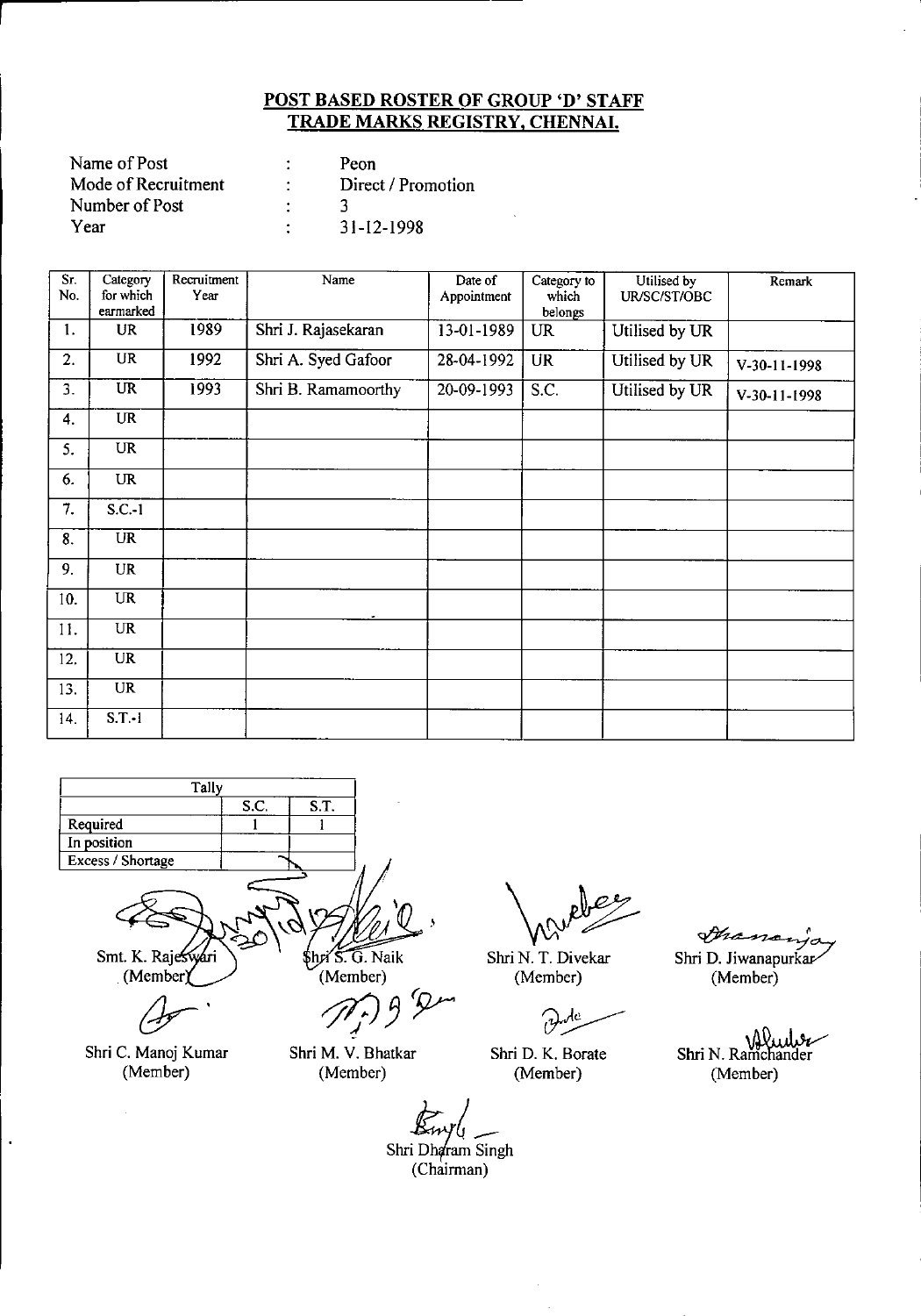| Name of Post        | Peon               |
|---------------------|--------------------|
| Mode of Recruitment | Direct / Promotion |
| Number of Post      |                    |
| Year                | $31 - 12 - 1999$   |

| $\overline{\text{Sr.}}$<br>No. | Category<br>for which<br>earmarked | Recruitment<br>Year | Name                | Date of<br>Appointment | Category to<br>which<br>belongs | Utilised by<br>UR/SC/ST/OBC | Remark       |
|--------------------------------|------------------------------------|---------------------|---------------------|------------------------|---------------------------------|-----------------------------|--------------|
| 1.                             | UR                                 | 1989                | Shri J. Rajasekaran | 13-01-1989             | <b>UR</b>                       | Utilised by UR              |              |
| 2.                             | <b>UR</b>                          | 1992                | Shri A. Syed Gafoor |                        |                                 |                             | V-30-11-1998 |
| 3.                             | <b>UR</b>                          | 1993                | Shri B. Ramamoorthy |                        |                                 |                             | V-30-11-1998 |
| 4.                             | <b>UR</b>                          |                     |                     |                        |                                 |                             |              |
| 5.                             | <b>UR</b>                          |                     |                     |                        |                                 |                             |              |
| 6.                             | <b>UR</b>                          |                     |                     |                        |                                 |                             |              |
| 7.                             | $S.C.-1$                           |                     |                     |                        |                                 |                             |              |
| 8.                             | <b>UR</b>                          |                     |                     |                        |                                 |                             |              |
| 9.                             | <b>UR</b>                          |                     |                     |                        |                                 |                             |              |
| 10.                            | <b>UR</b>                          |                     |                     |                        |                                 |                             |              |
| 11.                            | $\overline{UR}$                    |                     |                     |                        |                                 |                             |              |
| 12.                            | <b>UR</b>                          |                     |                     |                        |                                 |                             |              |
| 13.                            | <b>UR</b>                          |                     |                     |                        |                                 |                             |              |
| 14.                            | $S.T.-1$                           |                     |                     |                        |                                 |                             |              |



Gr'

Shri C. Manoj Kumar (Member)

d

Shri M. V. Bhatkar (Member)

Shri N. T. Divekar (Member)

مبر

Shri D. K. Borate (Member)

*~a;7*

Shri D. Jiwanapurkar (Member)

 $\ddot{\phantom{a}}$ 

Alunher Shri N. Ramchander (Member)

Shri Dharam Singh (Chairman)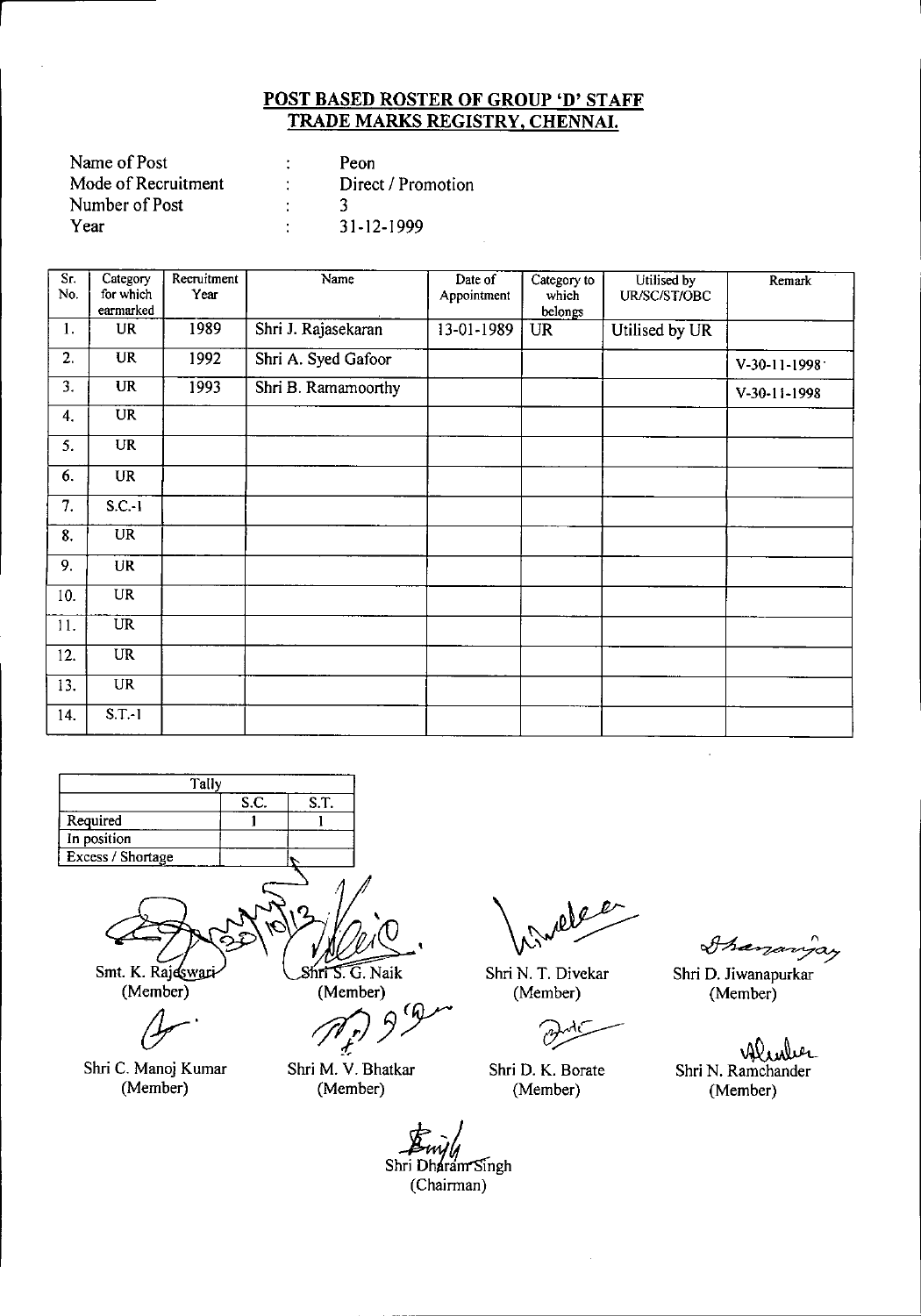| Name of Post        | Peon               |
|---------------------|--------------------|
| Mode of Recruitment | Direct / Promotion |
| Number of Post      |                    |
| Year                | 31-12-2000         |

| Sr.<br>No. | Category<br>for which<br>earmarked | Recruitment<br>Year | Name                | Date of<br>Appointment | Category to<br>which<br>belongs | Utilised by<br>UR/SC/ST/OBC | Remark       |
|------------|------------------------------------|---------------------|---------------------|------------------------|---------------------------------|-----------------------------|--------------|
| 1.         | <b>UR</b>                          | 1989                | Shri J. Rajasekaran | 13-01-1989             | UR                              | Utilised by UR              | V-08-03-2000 |
| 2.         | $\overline{UR}$                    | 1992                | Shri A. Syed Gafoor |                        |                                 |                             | V-30-11-1998 |
| 3.         | <b>UR</b>                          | 1993                | Shri B. Ramamoorthy |                        |                                 |                             | V-30-11-1998 |
| 4.         | $O.B.C.-1$                         | 2000                | Shri R. Mohankumar  | 29-09-2000             | S.C.                            | Utilised by UR              |              |
| 5.         | UR                                 |                     |                     |                        |                                 |                             |              |
| 6.         | <b>UR</b>                          |                     |                     |                        |                                 |                             |              |
| 7.         | $S.C.-1$                           |                     |                     |                        |                                 |                             |              |
| 8.         | $O.B.C.-2$                         |                     |                     |                        |                                 |                             |              |
| 9.         | <b>UR</b>                          |                     |                     |                        |                                 |                             |              |
| 10.        | <b>UR</b>                          |                     |                     |                        |                                 |                             |              |
| 11.        | <b>UR</b>                          |                     |                     |                        |                                 |                             |              |
| 12.        | O.B.C.3                            |                     |                     | $\bullet$              |                                 |                             |              |
| 13.        | <b>UR</b>                          |                     |                     |                        |                                 |                             |              |
| 14.        | $S.T.-1$                           |                     |                     |                        |                                 |                             |              |



Smt. K. Rajeswarj

(Member)

Shri C. Manoj Kumar (Member)

ri S. G. Nai (Member)

*ti* S. G. Naik<br>(Member)<br>(*J*<sup>*t*</sup>) 9<sup>*/*</sup>

Shri M. V. Bhatkar (Member)

Shri N. T. Divekar (Member)

Shri D. K. Borate (Member)

Dhana

Shri D. Jiwanapurkar (Member)

Shri N. Ramchander (Member)

Shri Dharam Singh (Chairman)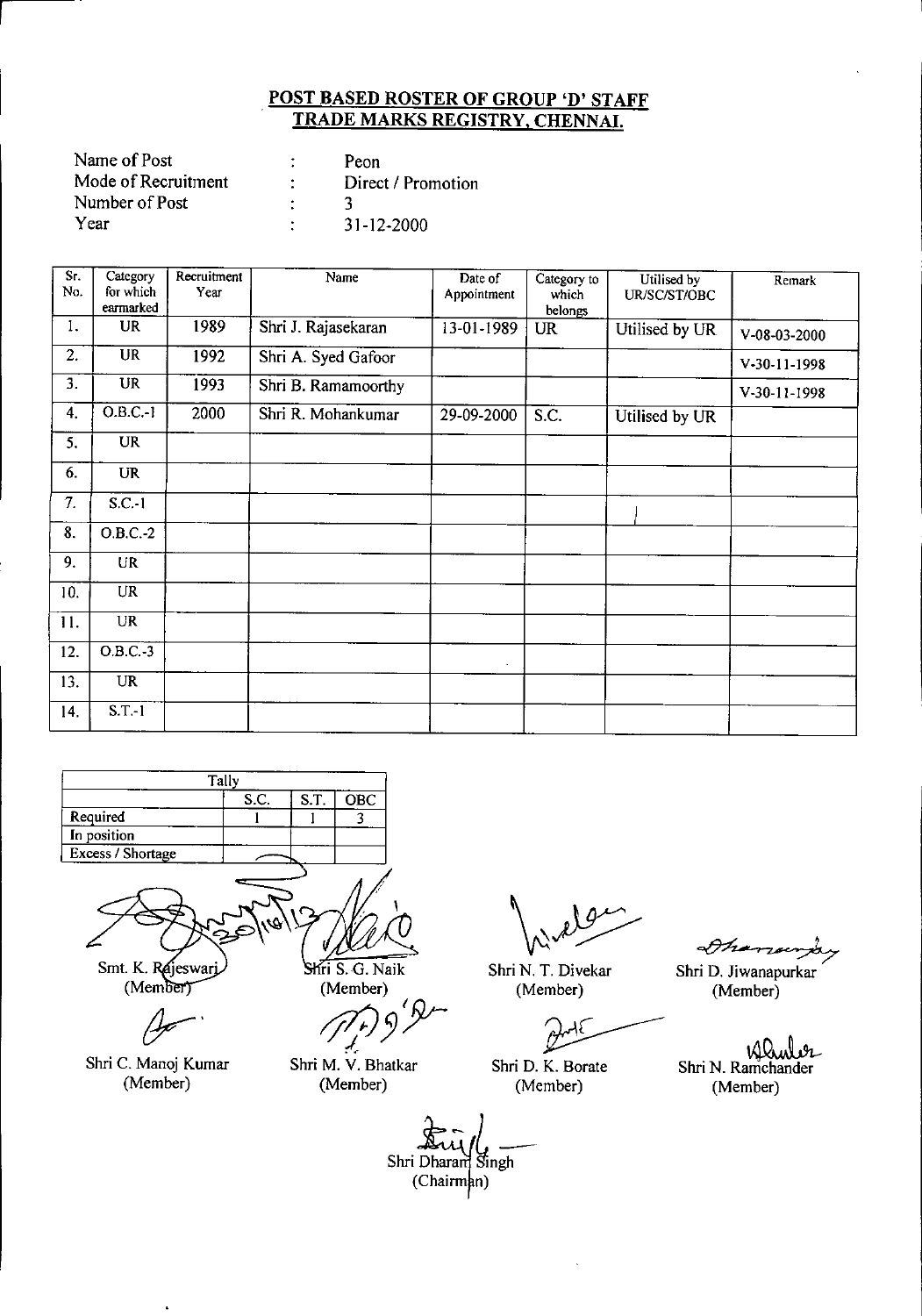| Name of Post        | Peon               |
|---------------------|--------------------|
| Mode of Recruitment | Direct / Promotion |
| Number of Post      |                    |
| Year                | $31 - 12 - 2001$   |

| $S_{r}$ .<br>No. | Category<br>for which<br>earmarked | Recruitment<br>Year | Name                | Date of<br>Appointment | Category to<br>which<br>belongs | Utilised by<br>UR/SC/ST/OBC | Remark         |
|------------------|------------------------------------|---------------------|---------------------|------------------------|---------------------------------|-----------------------------|----------------|
| $\mathbf{1}$ .   | UR                                 | 1989                | Shri J. Rajasekaran |                        |                                 |                             | V-08-03-2000   |
| 2.               | <b>UR</b>                          | 1992                | Shri A. Syed Gafoor |                        |                                 |                             | $V-30-11-1998$ |
| 3.               | <b>UR</b>                          | 1993                | Shri B. Ramamoorthy |                        |                                 |                             | V-30-11-1998   |
| 4.               | $O.B.C.-1$                         | 2000                | Shri R. Mohankumar  | 29-09-2000             | S.C.                            | Utilised by UR              |                |
| 5.               | $\overline{\text{UR}}$             |                     |                     |                        |                                 |                             |                |
| 6.               | <b>UR</b>                          |                     |                     |                        |                                 |                             |                |
| 7.               | $S.C.-I$                           |                     |                     |                        |                                 |                             |                |
| 8.               | $O.B.C.-2$                         |                     |                     |                        |                                 |                             |                |
| 9.               | <b>UR</b>                          |                     |                     |                        |                                 |                             |                |
| 10.              | <b>UR</b>                          |                     |                     |                        |                                 |                             |                |
| 11.              | <b>UR</b>                          |                     |                     |                        |                                 |                             |                |
| 12.              | $O.B.C.-3$                         |                     |                     |                        |                                 |                             |                |
| 13.              | <b>UR</b>                          |                     |                     |                        |                                 |                             |                |
| 14.              | $S.T.-1$                           |                     |                     |                        |                                 |                             |                |



(Member)

Shri C. Manoj Kumar (Member)

J.

 $8$ hri  $\widehat{\mathsf{S. G. Na} }$ ik (Member)

 $\epsilon$ 

Shri M. V. Bhatkar  $(Member)$ 

Shri N. T. Divekar Shri D. Jiwanapur<br>(Member) Shri D. Jiwanapur<br>(Member) (Member)

(Member)

 $\mathcal{L}^2$ 

Shri D. K. Borate (Member)

Dhan

Shri D. Jiwanapurkar (Member)

Shri N. Ramc (Member)

Shri Dharam Singh  $(Chainman)$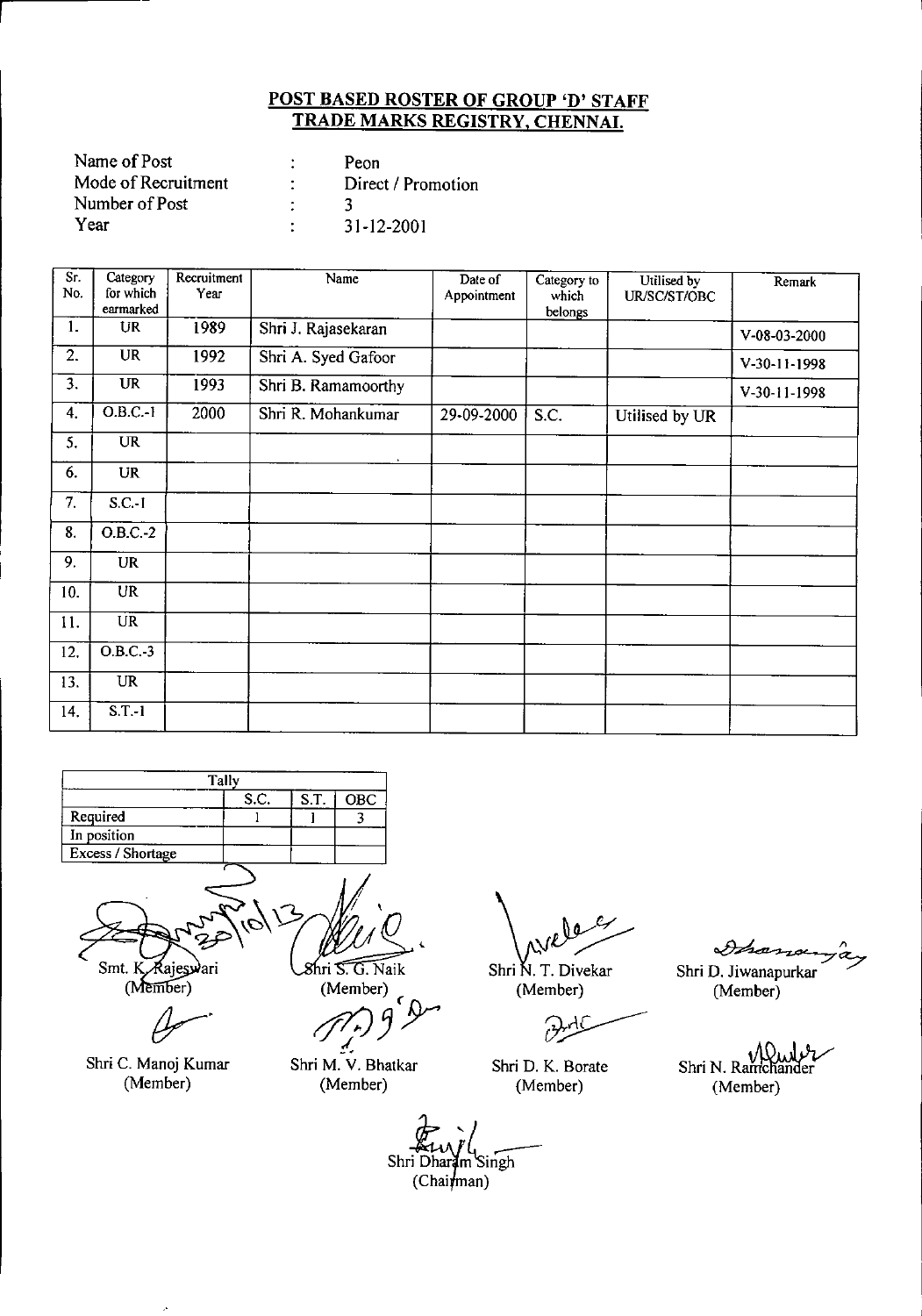| Name of Post        | Peon               |
|---------------------|--------------------|
| Mode of Recruitment | Direct / Promotion |
| Number of Post      |                    |
| Year                | 31-12-2002         |

| Sr.<br>No. | Category<br>for which<br>earmarked | Recruitment<br>Year | Name                | Date of<br>Appointment | Category to<br>which | Utilised by<br>UR/SC/ST/OBC | Remark       |
|------------|------------------------------------|---------------------|---------------------|------------------------|----------------------|-----------------------------|--------------|
| 1.         | <b>UR</b>                          | 1989                | Shri J. Rajasekaran |                        | belongs              |                             | V-08-03-2000 |
| 2.         | $\overline{\text{UR}}$             | 1992                | Shri A. Syed Gafoor |                        |                      |                             | V-30-11-1998 |
| 3.         | <b>UR</b>                          | 1993                | Shri B. Ramamoorthy |                        |                      |                             | V-30-11-1998 |
| 4.         | $O.B.C.-1$                         | 2000                | Shri R. Mohankumar  | 29-09-2000             | S.C.                 | Utilised by UR              |              |
| 5.         | <b>UR</b>                          |                     |                     |                        |                      |                             |              |
| 6.         | <b>UR</b>                          |                     |                     |                        |                      |                             |              |
| 7.         | $S.C.-1$                           |                     |                     |                        |                      |                             |              |
| 8.         | $O.B.C.-2$                         |                     |                     |                        |                      |                             |              |
| 9.         | <b>UR</b>                          |                     |                     |                        |                      |                             |              |
| 10.        | <b>UR</b>                          |                     |                     |                        |                      |                             |              |
| 11.        | <b>UR</b>                          |                     |                     |                        |                      |                             |              |
| 12.        | $O.B.C.-3$                         |                     |                     |                        |                      |                             |              |
| 13.        | $\overline{\text{UR}}$             |                     |                     |                        |                      |                             |              |
| 14.        | $S.T.-1$                           |                     |                     |                        |                      |                             |              |

|                   | Tally |      |            |
|-------------------|-------|------|------------|
|                   | S.C.  | S.T. | <b>OBC</b> |
| Required          |       |      |            |
| In position       |       |      |            |
| Excess / Shortage |       |      |            |
|                   |       |      |            |



Smt. K. Rajeswari (Member)

Shri C. Manoj Kumar (Member)

hri S. G. Naik (Member)

Shri M. V. Bhatkar (Member)

Shri N. T. Divekar (Member)

Shri D. K. Borate (Member)

Shri D. Jiwanapurkar (Member)

Monarjay

ShriN.R~ (Member)

Shri Dharam Singh<br>(Chairman)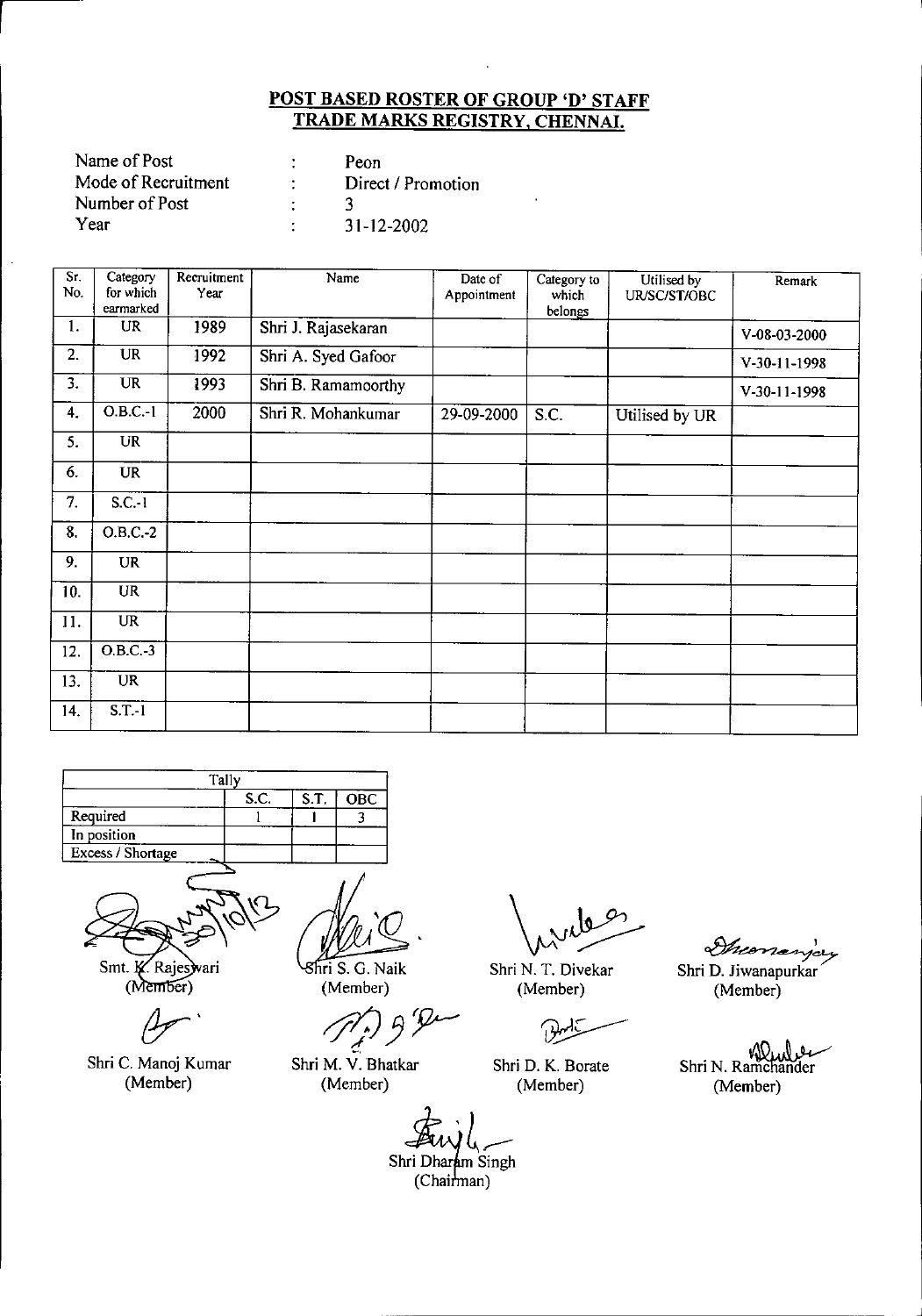| Name of Post        | Peon               |
|---------------------|--------------------|
| Mode of Recruitment | Direct / Promotion |
| Number of Post      |                    |
| Year                | 31-12-2003         |

| $\overline{\text{Sr}}$ .<br>No. | Category<br>for which<br>earmarked | Recruitment<br>Year | Name                | Date of<br>Appointment | Category to<br>which<br>belongs | Utilised by<br>UR/SC/ST/OBC | Remark         |
|---------------------------------|------------------------------------|---------------------|---------------------|------------------------|---------------------------------|-----------------------------|----------------|
| 1.                              | <b>UR</b>                          | 1989                | Shri J. Rajasekaran |                        |                                 |                             | V-08-03-2000   |
| 2.                              | <b>UR</b>                          | 1992                | Shri A. Syed Gafoor |                        |                                 |                             | $V-30-11-1998$ |
| 3.                              | UR                                 | 1993                | Shri B. Ramamoorthy |                        |                                 |                             | V-30-11-1998   |
| 4.                              | $0.B.C.-1$                         | 2000                | Shri R. Mohankumar  | 29-09-2000             | $\overline{S.C.}$               | Utilised by UR              |                |
| 5.                              | <b>UR</b>                          | 2003                | Smt. S. Mallika     | 25-02-2003             | S.C.                            | Utilised by UR              |                |
| 6.                              | UR                                 |                     |                     |                        |                                 |                             |                |
| 7.                              | $S.C.-1$                           |                     |                     |                        |                                 |                             |                |
| 8.                              | $O.B.C.-2$                         |                     |                     |                        |                                 |                             |                |
| 9.                              | <b>UR</b>                          |                     |                     |                        |                                 |                             |                |
| 10.                             | $\overline{\text{UR}}$             |                     |                     |                        |                                 |                             |                |
| 11.                             | $\overline{\text{UR}}$             |                     |                     |                        |                                 |                             |                |
| 12.                             | $0.B.C.-3$                         |                     |                     |                        |                                 |                             |                |
| 13.                             | <b>UR</b>                          |                     |                     |                        |                                 |                             |                |
| 14.                             | $S.T.-1$                           |                     |                     |                        |                                 |                             |                |

|                   | Tally |      |     |
|-------------------|-------|------|-----|
|                   | S.C.  | S.T. | OBC |
| Required          |       |      |     |
| In position       |       |      |     |
| Excess / Shortage |       |      |     |
|                   |       |      |     |

dr<sub>'</sub>

Shri C. Manoj Kumar (Member)

い

(Member)

**15. G. Naik**<br>
Member)<br>
(11. J <" *-I*

Shri M. V. Bhatka (Member)

Shri N. T. Divekar (Member)

Shri D. K. Borate (Member)

*\_.A-.( \_ -' 'Vr~"'7"'7*

Shri D. Jiwanapurkar (Member)

Shri N. Ramchander (Member)

m Singh Shri Dhara (Chairman)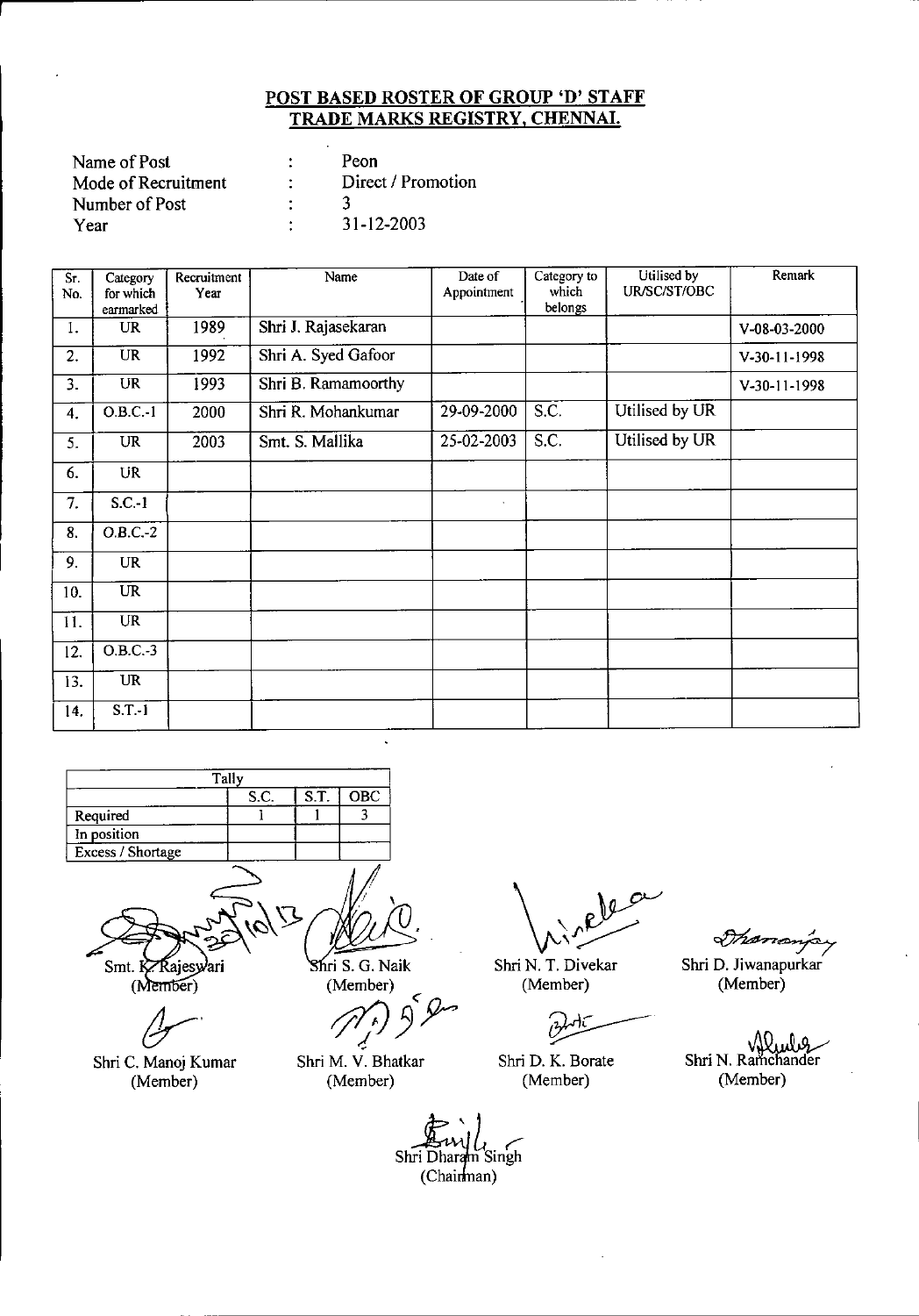| Name of Post        |   | Peon               |
|---------------------|---|--------------------|
| Mode of Recruitment |   | Direct / Promotion |
| Number of Post      |   |                    |
| Year                | ٠ | $31 - 12 - 2004$   |

| $\overline{\text{Sr.}}$<br>No. | Category<br>for which<br>earmarked | Recruitment<br>Year | Name                | Date of<br>Appointment | Category to<br>which<br>belongs | Utilised by<br>UR/SC/ST/OBC | Remark       |
|--------------------------------|------------------------------------|---------------------|---------------------|------------------------|---------------------------------|-----------------------------|--------------|
| 1.                             | UR                                 | 1989                | Shri J. Rajasekaran |                        |                                 |                             | V-08-03-2000 |
| 2.                             | UR                                 | 1992                | Shri A. Syed Gafoor |                        |                                 |                             | V-30-11-1998 |
| 3.                             | <b>UR</b>                          | 1993                | Shri B. Ramamoorthy |                        |                                 |                             | V-30-11-1998 |
| 4.                             | $O.B.C.-1$                         | 2000                | Shri R. Mohankumar  | 29-09-2000             | S.C.                            | Utilised by UR              | V-12-01-2004 |
| 5.                             | <b>UR</b>                          | 2003                | Smt. S. Mallika     | 25-02-2003             | S.C.                            | Utilised by UR              |              |
| 6.                             | <b>UR</b>                          | 2004                | Shri D. Jayaraman   | 12-01-2004             | S.C.                            | Utilised by UR              |              |
| 7.                             | $S.C.-1$                           | 2004                | Shri S. Jayakumar   | 28-04-2004             | S.C.                            | Utilised by S.C.            |              |
| 8.                             | $O.B.C. -2$                        |                     |                     |                        |                                 |                             |              |
| 9.                             | <b>UR</b>                          |                     |                     |                        |                                 |                             |              |
| 10.                            | <b>UR</b>                          |                     |                     |                        |                                 |                             |              |
| 11.                            | <b>UR</b>                          |                     |                     |                        |                                 |                             |              |
| 12.                            | $O.B.C.-3$                         |                     |                     |                        |                                 |                             |              |
| 13.                            | UR                                 |                     |                     |                        |                                 |                             |              |
| 14.                            | $S.T.-1$                           |                     |                     |                        |                                 |                             |              |



Smt. K. Kajesylari (Member)

Shri C. Manoj Kumar (Member)

 $Sn\overline{n}$  S. G. Naik (Member)

( *tft/JJ* rr-

Shri M. V. Bhatkar (Member)

 $\mathcal{Q}$ 

Shri N. T. Divekar (Member)

.<br>O

Shri D. K. Borate (Member)

Shanarja Shri D. Jiwanapurkar (Member)

Window Shri N. Ramchander (Member)

*(/r.* <sup>4</sup> Shri-Dharam Singh (Chairman)